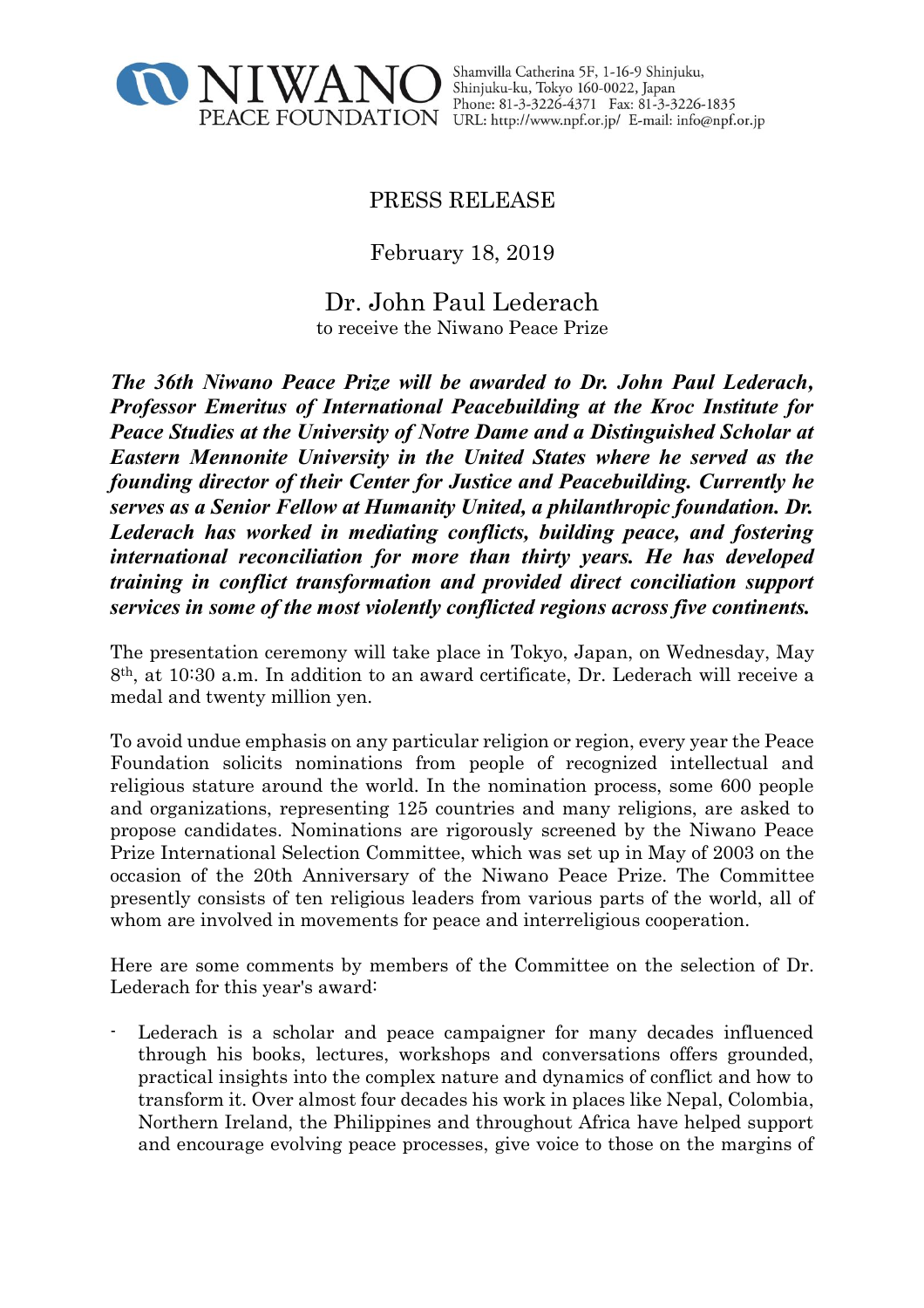society and empower ordinary citizens to transform ongoing and emerging conflict in a healthy and positive way.

- As with his teaching, his approach is one that encourages people to embody the core principles of the faith tradition that guides them. He does not hide his faith tradition and how it guides his understanding of the world but his style is not a proselytizing one. He does not preach. Quietly but firmly, he lives out his beliefs through his work. (by AHN Jae Woong)
- John Paul Lederach is one of the most influential scholar-practitioners I know. He has done an incredible job contributing to the development of peace theory and strategy while remaining committed and engaged on the ground, around the world, and in very difficult contexts of violent conflict. He brings a great deal of heart, quiet faith, and commitment to his work, and lifts up the dimension of human dignity and redemption that is at the heart of peace. He also advocates for long-term commitment to building peace in any context, beyond superficial, episodic interventions or declarations. His Mennonite faith informs his strategy and his attitude in clear ways. (by Susan Hayward)
- What we hear today is not good news with extremism, organized violence and authoritarian regimes who are not honoring the rule of law. With the ongoing situation, urgent and important work includes, influencing and cultivating a culture of peace among the societies and communities. Dr. John Paul's contribution on conflict transformation through his teaching, training, practicing and his own organizational network has given tremendous inspiration, and courage to peace activists and practitioners around the world. (by Harsha Navaratne)
- What I find compelling about John Paul Lederarch is his commitment to inspire a new generation of peace-builders. He is a great teacher who plants seeds of hope wherever he goes. I have no doubt that awarding him this award will yield a multiplicity of rewards for peace practitioners globally. (by Nomfundo Walaza)

## The Niwano Peace Prize

The Niwano Peace Foundation established the Niwano Peace Prize to honor and encourage individuals and organizations that have contributed significantly to interreligious cooperation, thereby furthering the cause of world peace, and to make their achievements known as widely as possible. The Foundation hopes in this way both to enhance interreligious understanding and cooperation and to encourage the emergence of still more persons devoted to working for world peace.

The Prize is named in honor of the founder and first president of the lay Buddhist organization Rissho Kosei-kai, Nikkyo Niwano. For Niwano, peace was not merely an absence of conflict among nations, but a dynamic harmony in the inner lives of people as well as in our communities, nations and the world. Seeing peace as the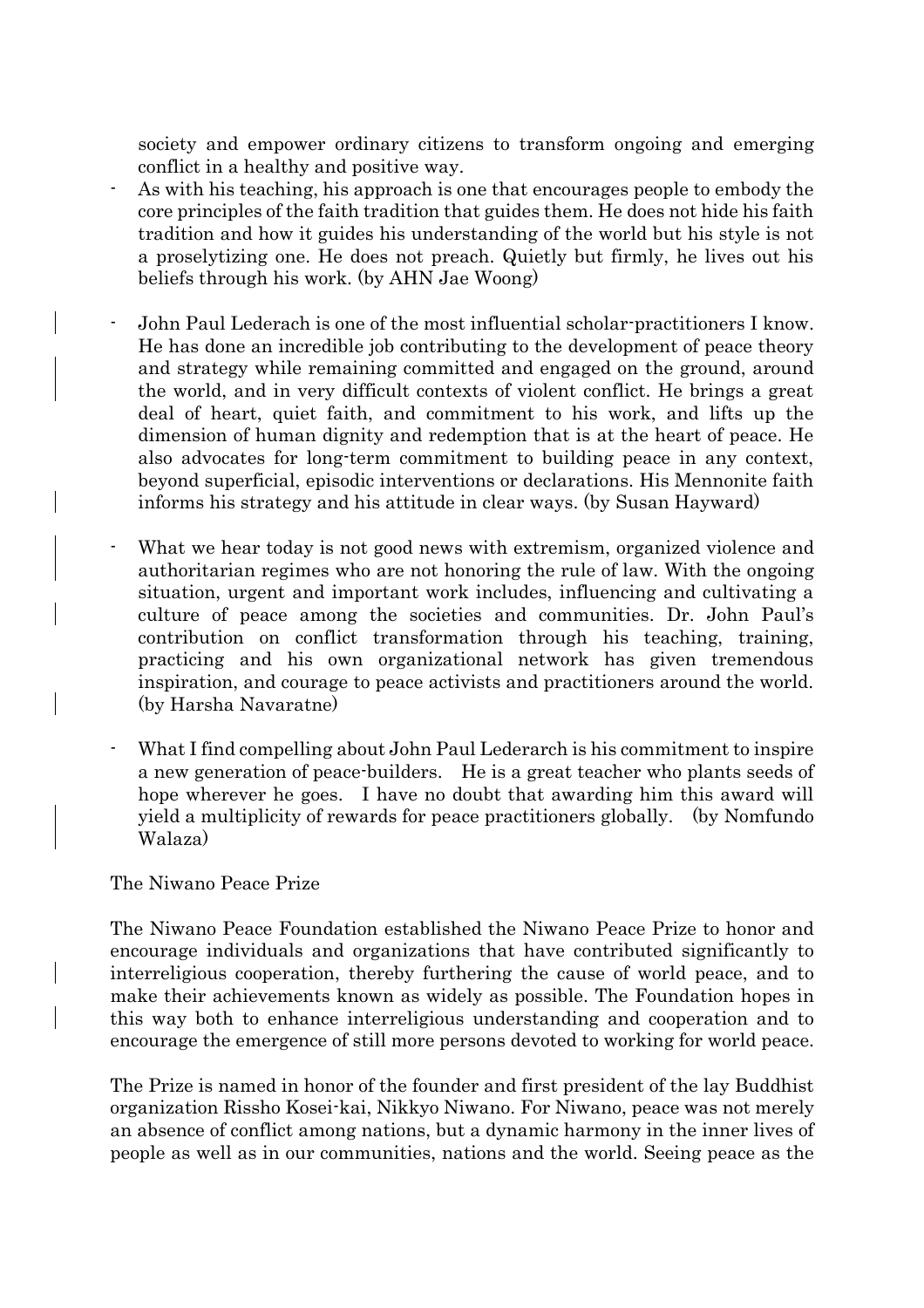goal of Buddhism, Niwano devoted much of the latter half of his life to promoting world peace, especially through interreligious discussion and cooperation.

Past Niwano Peace Prize recipients are:

- 1. Archbishop Hélder P. Câmara (1983)
- 2. Dr. Homer A. Jack (1984)
- 3. Mr. Zhao Puchu (1985)
- 4. Dr. Philip A. Potter (1986)
- 5. The World Muslim Congress (1987)
- 6. Rev. Etai Yamada (1989)
- 7. Mr. Norman Cousins (1990)
- 8. Dr. Hildegard Goss-Mayr (1991)
- 9. Dr. A. T. Ariyaratne (1992)
- 10. Neve Shalom/ Wahat al-Salam (1993)
- 11. Paulo Evaristo Cardinal Arns (1994)
- 12. Dr. M. Aram (1995)
- 13. Ms. Marii K. Hasegawa (1996)
- 14. The Corrymeela Community (1997)
- 15. Ven. Maha Ghosananda (1998)
- 16. The Community of Sant'Egidio (1999)
- 17. Dr. Kang Won Yong (2000)
- 18. Rev. Abuna Elias Chacour (2001)
- 19. Rev. Samuel Ruiz García (2002)
- 20. Dr. Priscilla Elworthy (2003)
- 21. The Acholi Religious Leaders' Peace Initiative (2004)
- 22. Dr. Hans Küng (2005)
- 23. Rabbis for Human Rights (2006)
- 24. Dharma Master Cheng Yen (2007)
- 25. His Royal Highness Prince El Hassan bin Talal (2008)
- 26. Rev. Canon Gideon Baguma Byamugisha (2009)
- 27. Ms. Ela Ramesh Bhatt (2010)
- 28. Mr. Sulak Sivaraksa (2011)
- 29. Ms. Rosalina Tuyuc Velásquez (2012)
- 30. The Rt. Rev. Dr. Gunnar Stålsett (2013)
- 31. Ms. Dena Merriam (2014)
- 32. Pastor Esther Abimiku Ibanga (2015)
- 33. Centre for Peace Building and Reconciliation (2016)
- 34. Bishop Dr. Munib A. Younan (2017)
- 35. Adyan Foundation (2018)

The Niwano Peace Foundation

The Niwano Peace Foundation was chartered in 1978 to contribute to the realization of world peace and the enhancement of a culture of peace. The Foundation promotes research and other activities based on a religious spirit and serves the cause of peace in such fields as education, science, religion and